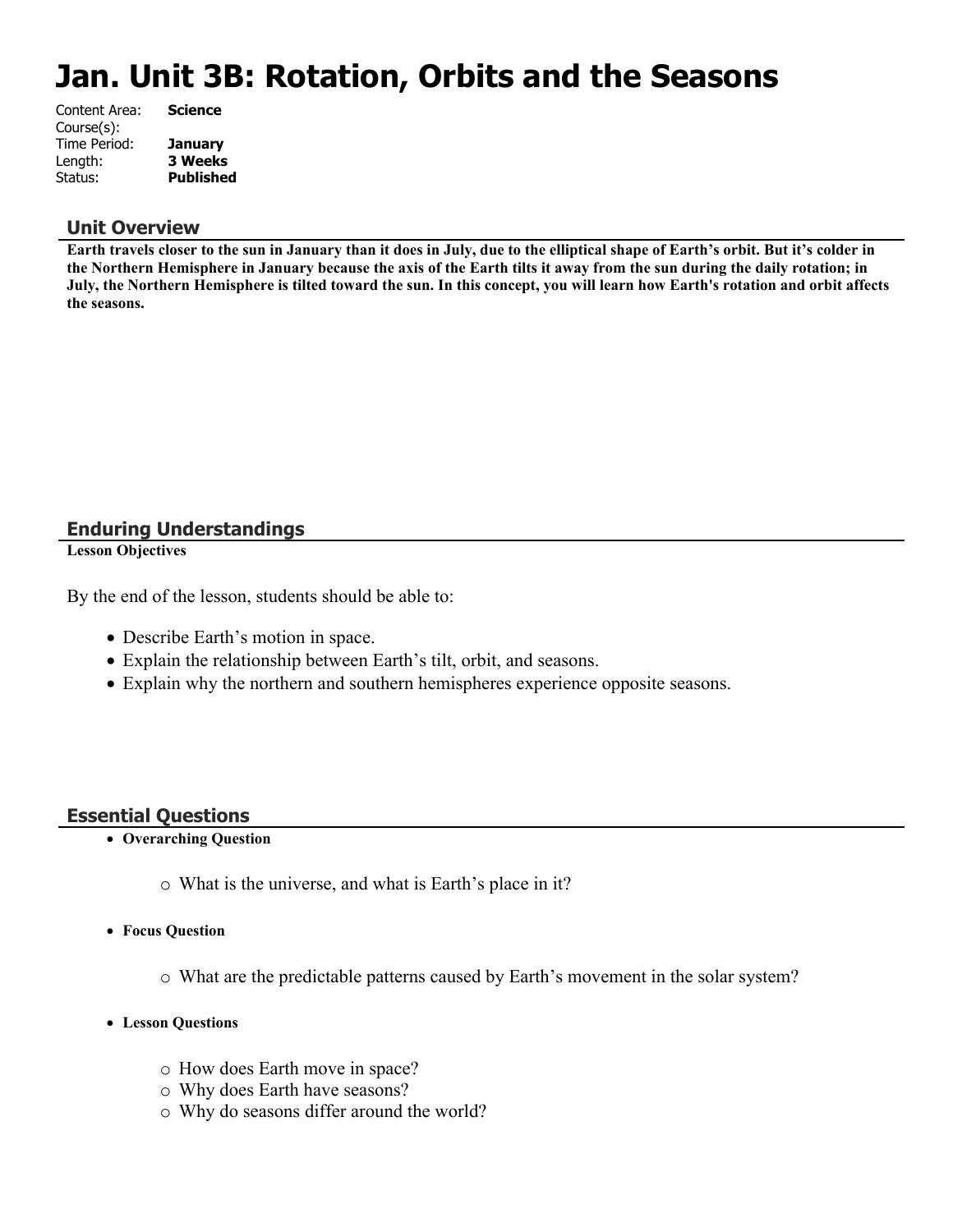- **Can You Explain?**
	- o Why does the angle at which the sun's rays hit Earth change during the year, and how does this cause the seasons to differ in temperature and day length?

#### **Instructional Strategies & Learning Activities [The Five Es](https://app.discoveryeducation.com/learn/techbook/units/c3ee5e64-c45f-447e-bbd8-cf869f21f1de/concepts/4aa8d8b0-0c32-4582-aad5-43578ca902b7/lesson/sections/e2e3dc64-bcda-4ab0-8594-88f4dda10662)**

• [The Five E Instructional Model](https://app.discoveryeducation.com/learn/techbook/units/c3ee5e64-c45f-447e-bbd8-cf869f21f1de/concepts/4aa8d8b0-0c32-4582-aad5-43578ca902b7/lesson/sections/e2e3dc64-bcda-4ab0-8594-88f4dda10662#c64c9e2d-9952-4146-8941-e684e8e7859e)

Science Techbook follows the 5E instructional model. As you plan your lesson, the provided Model Lesson includes strategies for each of the 5Es.

• [Engage \(45–90 minutes\)](https://app.discoveryeducation.com/learn/techbook/units/c3ee5e64-c45f-447e-bbd8-cf869f21f1de/concepts/4aa8d8b0-0c32-4582-aad5-43578ca902b7/lesson/sections/e2e3dc64-bcda-4ab0-8594-88f4dda10662#2db4e443-152e-4d85-bfc8-f08ca04b2a6e)

Students are asked to consider the seasons and the historical and current explanations for why they occur. Students begin to formulate ideas around the Can You Explain? (CYE) question.

• [Explore \(135 minutes\)](https://app.discoveryeducation.com/learn/techbook/units/c3ee5e64-c45f-447e-bbd8-cf869f21f1de/concepts/4aa8d8b0-0c32-4582-aad5-43578ca902b7/lesson/sections/e2e3dc64-bcda-4ab0-8594-88f4dda10662#b7dd58ce-8045-42f7-aed8-cab6c6f50c23)

Students investigate questions about how Earth moves in space and how this affects the seasons. Students complete a Hands-On Activity in order to model the Earth-Sun system.

• [Explain \(45–90 minutes\)](https://app.discoveryeducation.com/learn/techbook/units/c3ee5e64-c45f-447e-bbd8-cf869f21f1de/concepts/4aa8d8b0-0c32-4582-aad5-43578ca902b7/lesson/sections/e2e3dc64-bcda-4ab0-8594-88f4dda10662#3989fa18-6486-4020-bf7c-d2fcd10bcd3e)

Students construct scientific explanations to the CYE question by including evidence of how the rotation and revolution of Earth creates the seasons.

• [Elaborate with STEM \(45–90 minutes\)](https://app.discoveryeducation.com/learn/techbook/units/c3ee5e64-c45f-447e-bbd8-cf869f21f1de/concepts/4aa8d8b0-0c32-4582-aad5-43578ca902b7/lesson/sections/e2e3dc64-bcda-4ab0-8594-88f4dda10662#b48f0551-1b6e-4844-bb83-932c602a902d)

Students apply their understanding of rotation and orbit as they learn about careers in space exploration, examine the flat Earth model, and consider Earth's tilt and what keeps the planets in orbit.

• [Evaluate \(45–90 minutes\)](https://app.discoveryeducation.com/learn/techbook/units/c3ee5e64-c45f-447e-bbd8-cf869f21f1de/concepts/4aa8d8b0-0c32-4582-aad5-43578ca902b7/lesson/sections/e2e3dc64-bcda-4ab0-8594-88f4dda10662#45cd359a-a252-4c30-8258-2e8db70da4b7)

Students are evaluated on the state science standards, as well as Standards in ELA/Literacy and Standards in Math standards, using Board Builder and the provided concept summative assessments.

#### **Integration of Career Exploration, Life Literacies and Key Skills**

CRP.K-12.CRP2 Apply appropriate academic and technical skills.

Digital tools make it possible to analyze and interpret data, including text, images, and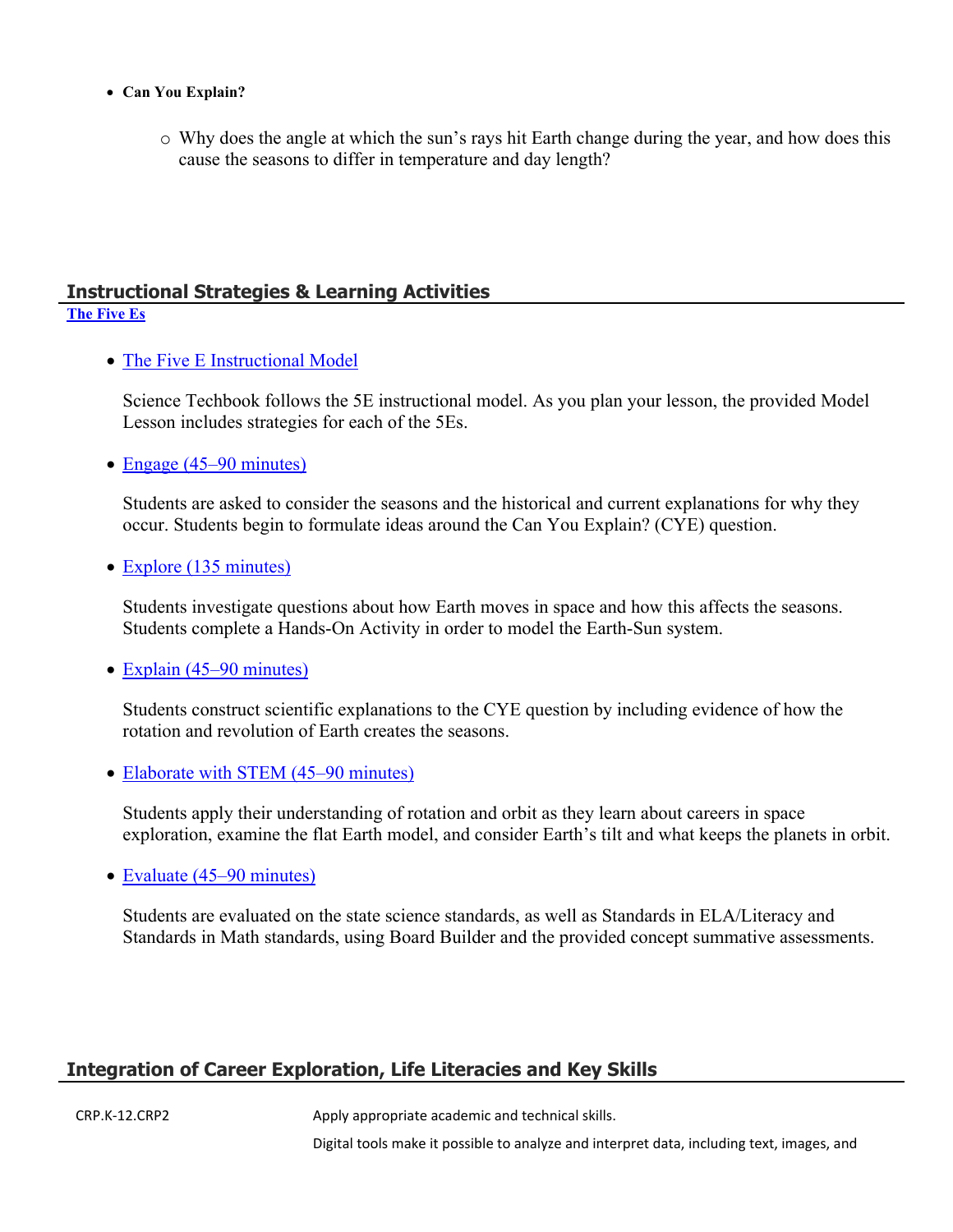|                      | sound. These tools allow for broad concepts and data to be more effectively<br>communicated.                                                                                                                                            |
|----------------------|-----------------------------------------------------------------------------------------------------------------------------------------------------------------------------------------------------------------------------------------|
| <b>CRP.K-12.CRP5</b> | Consider the environmental, social and economic impacts of decisions.                                                                                                                                                                   |
| CRP.K-12.CRP4        | Communicate clearly and effectively and with reason.                                                                                                                                                                                    |
|                      | An individual's strengths, lifestyle goals, choices, and interests affect employment and<br>income.                                                                                                                                     |
|                      | Gathering and evaluating knowledge and information from a variety of sources, including<br>global perspectives, fosters creativity and innovative thinking.                                                                             |
|                      | Increases in the quantity of information available through electronic means have<br>heightened the need to check sources for possible distortion, exaggeration, or<br>misrepresentation.                                                |
| CRP.K-12.CRP11       | Use technology to enhance productivity.                                                                                                                                                                                                 |
|                      | Multiple solutions often exist to solve a problem.                                                                                                                                                                                      |
| <b>CRP.K-12.CRP9</b> | Model integrity, ethical leadership and effective management.                                                                                                                                                                           |
| <b>CRP.K-12.CRP8</b> | Utilize critical thinking to make sense of problems and persevere in solving them.                                                                                                                                                      |
| CRP.K-12.CRP7        | Employ valid and reliable research strategies.                                                                                                                                                                                          |
| <b>TECH.9.4.8.CT</b> | Critical Thinking and Problem-solving                                                                                                                                                                                                   |
|                      | Some digital tools are appropriate for gathering, organizing, analyzing, and presenting<br>information, while other types of digital tools are appropriate for creating text,<br>visualizations, models, and communicating with others. |
| TECH.9.4.8.IML.4     | Ask insightful questions to organize different types of data and create meaningful<br>visualizations.                                                                                                                                   |
| <b>CRP.K-12.CRP1</b> | Act as a responsible and contributing citizen and employee.                                                                                                                                                                             |
| CRP.K-12.CRP6        | Demonstrate creativity and innovation.                                                                                                                                                                                                  |
| CRP.K-12.CRP12       | Work productively in teams while using cultural global competence.                                                                                                                                                                      |
|                      |                                                                                                                                                                                                                                         |

#### **Technolgy and Design Integration**

Technology is fully integrated with the Discovery Techbook

### **Interdisciplinary Connections**

| LA.6-8.CCSS.ELA-Literacy.CCRA.W.1 | Write arguments to support claims in an analysis of substantive topics or texts, using valid<br>reasoning and relevant and sufficient evidence.                                                        |
|-----------------------------------|--------------------------------------------------------------------------------------------------------------------------------------------------------------------------------------------------------|
| CCSS.ELA-Literacy.RST.6-8.1       | Cite specific textual evidence to support analysis of science and technical texts.                                                                                                                     |
| CCSS.ELA-Literacy.RST.6-8.2       | Determine the central ideas or conclusions of a text; provide an accurate summary of the<br>text distinct from prior knowledge or opinions.                                                            |
| CCSS.ELA-Literacy.RST.6-8.3       | Follow precisely a multistep procedure when carrying out experiments, taking<br>measurements, or performing technical tasks.                                                                           |
| CCSS.ELA-Literacy.RST.6-8.4       | Determine the meaning of symbols, key terms, and other domain-specific words and<br>phrases as they are used in a specific scientific or technical context relevant to grades 6–8<br>texts and topics. |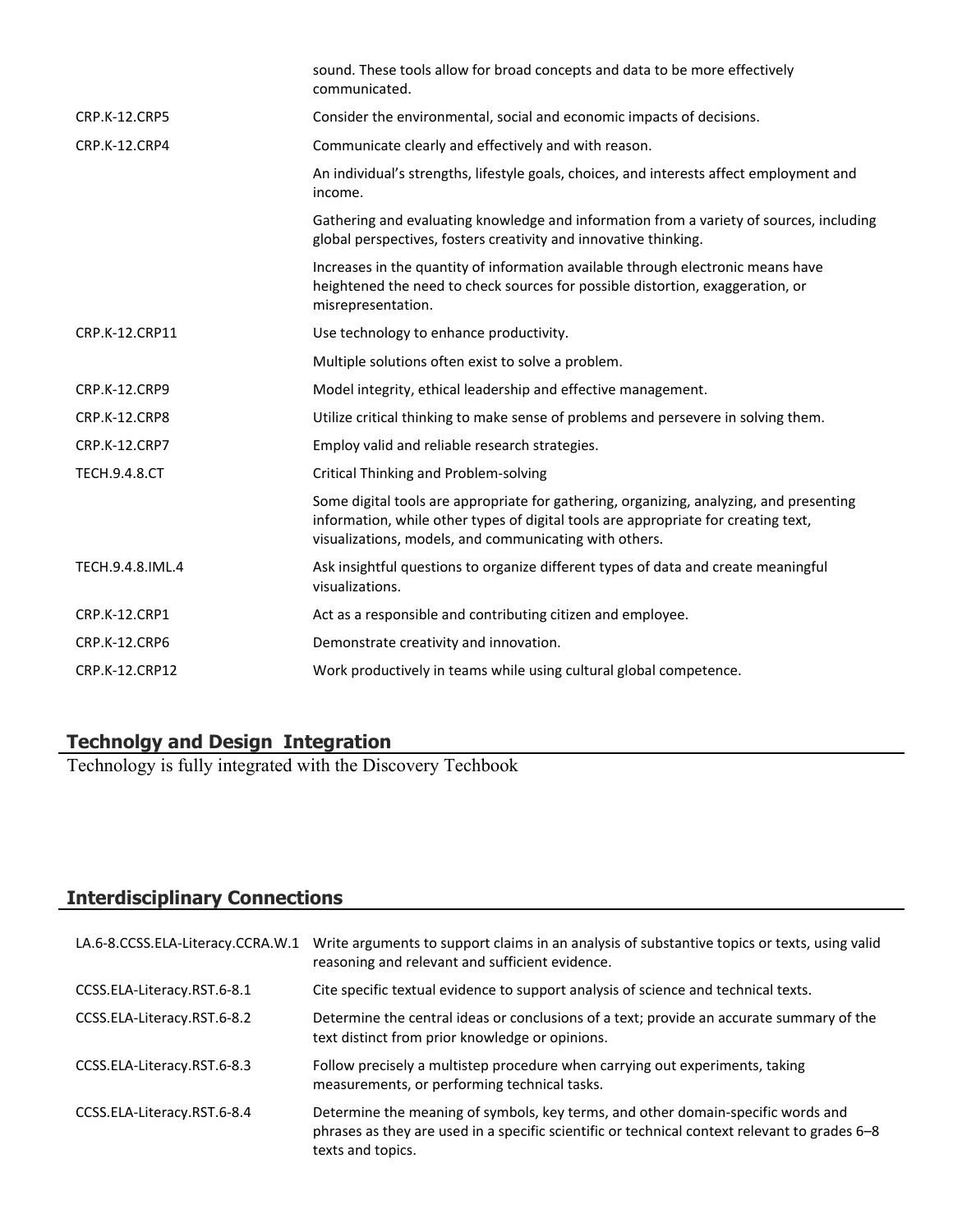| CCSS.ELA-Literacy.RST.6-8.7                          | Integrate quantitative or technical information expressed in words in a text with a version<br>of that information expressed visually (e.g., in a flowchart, diagram, model, graph, or<br>table). |
|------------------------------------------------------|---------------------------------------------------------------------------------------------------------------------------------------------------------------------------------------------------|
| CCSS.ELA-Literacy.RST.6-8.8                          | Distinguish among facts, reasoned judgment based on research findings, and speculation<br>in a text.                                                                                              |
| CCSS.ELA-Literacy.RST.6-8.9                          | Compare and contrast the information gained from experiments, simulations, video, or<br>multimedia sources with that gained from reading a text on the same topic.                                |
| CCSS.ELA-Literacy.RST.6-8.10                         | By the end of grade 8, read and comprehend science/technical texts in the grades 6–8 text<br>complexity band independently and proficiently.                                                      |
| LA.6-8.CCSS.ELA-Literacy.WHST.6-<br>8.2              | Write informative/explanatory texts, including the narration of historical events, scientific<br>procedures/experiments, or technical processes.                                                  |
| LA.6-8.CCSS.ELA-Literacy.WHST.6-<br>8.2 <sub>d</sub> | Use precise language and domain-specific vocabulary to inform about or explain the topic.                                                                                                         |

#### **Differentiation**

| <b>Struggling Students</b>                                                                                                                                                                                                                                                                                                                                                                           | ELL |                                                                                                                                                                                                                                                                                                                          | <b>Accelerated Students</b>                                                                                                                                                                                                                                                                                                                                                                                                                                                                                            |
|------------------------------------------------------------------------------------------------------------------------------------------------------------------------------------------------------------------------------------------------------------------------------------------------------------------------------------------------------------------------------------------------------|-----|--------------------------------------------------------------------------------------------------------------------------------------------------------------------------------------------------------------------------------------------------------------------------------------------------------------------------|------------------------------------------------------------------------------------------------------------------------------------------------------------------------------------------------------------------------------------------------------------------------------------------------------------------------------------------------------------------------------------------------------------------------------------------------------------------------------------------------------------------------|
| 1. Have students work<br>collaboratively with<br>accelerated students to<br>discuss and answer the<br>Discussion Question at the<br>end of the teacher's guide<br>for the Exploration "To<br>Every Season."<br>2. Review vocabulary terms<br>to make sure students have<br>a clear understanding of the<br>terms, particularly ones<br>that may be unfamiliar<br>such as revolution and<br>rotation. |     | 1. Provide Spanish-speaking<br>students with the Spanish<br>version of the reading passage<br>"Getting to Know: Rotation,<br>Orbits, and the Seasons" so that<br>a language barrier does not<br>interfere with comprehension.<br>2. Emphasize the difference<br>between the vocabulary terms<br>revolution and rotation. | 1. Assign students to research<br>the length of a day on the<br>other seven planets of our<br>solar system and compare<br>those with the length of a<br>day on Earth. Ask them<br>whether they see a pattern.<br>2. Assign students to research<br>leap years and explain how<br>and why the calendar must<br>be adjusted to keep it<br>accurate.<br>3. Ask students to research<br>and explain why the<br>summer solstice is not the<br>hottest day of the year and<br>why the winter solstice is<br>not the coldest. |

[Differentiation in science](http://www.brighthubeducation.com/teaching-gifted-students/65181-differentiation-techniques-and-activities-in-the-classroom-for-gifted-students/) can be accomplished in several ways. Once you have given a pre-test to students, you know what information has already been mastered and what they still need to work on. Next, you design activities, discussions, lectures, and so on to teach information to students. The best way is to have two or three groups of students divided by ability level.

While you are instructing one group, the other groups are working on activities to further their knowledge of the concepts. For example, while you are helping one group learn the planet names in order, another group is researching climate, size, and distance from the moon of each planet. Then the groups switch, and you instruct the second group on another objective from the space unit. The first group practices writing the order of the planets and drawing a diagram of them.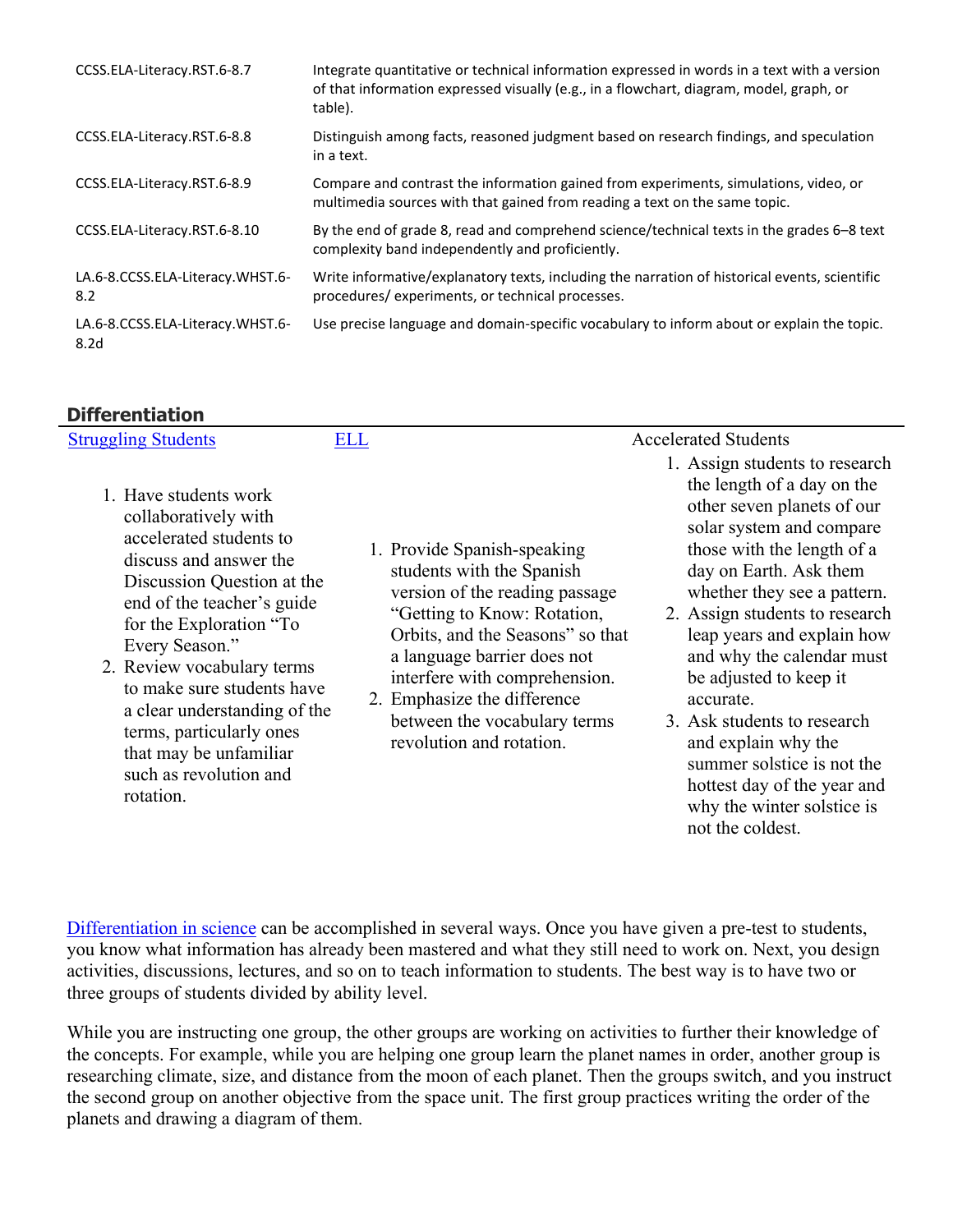Here are some ideas for the classroom when you are using differentiation in science:

- Create a tic-tac-toe board that lists different activities at different ability levels. When students aren't involved in direct instruction with you, they can work on activities from their tic-tac-toe board. These boards have nine squares, like a tic-tac-toe board; and each square lists an activity that corresponds with the science unit. For example, one solar system activity for advanced science students might be to create a power point presentation about eclipses. For beginning students, an activity might be to make a poster for one of the planets and include important data such as size, order from the sun, whether it has moons, and so on.
- Find websites on the current science unit that students can explore on their own.
- Allow students to work in small groups to create a project throughout the entire unit. For example, one group might create a solar system model to scale. Another group might write a play about the solar system. This is an activity these groups can work on while they are not working directly with you.

Differentiation in science gets students excited to learn because it challenges them to expand their knowledge and skills, instead of teaching the whole group concepts they have already mastered.

#### **Modifications & Accommodations**

Refer to QSAC EXCEL SMALL SPED ACCOMMOCATIONS spreadsheet in this discipline.

#### **Modifications and Accommodations used in this unit:**

IEP and 504 Accommodations will be utilized.

In addition to differentiated instruction, IEP's and 504 accommocations will be utilized.

#### **Benchmark Assessments**

**Benchmark Assessments** are given periodically (e.g., at the end of every quarter or as frequently as once per month) throughout a school year to establish baseline achievement data and measure progress toward a standard or set of academic standards and goals.

#### **Schoolwide Benchmark assessments:**

Aimsweb benchmarks 3X a year

Linkit Benchmarks 3X a year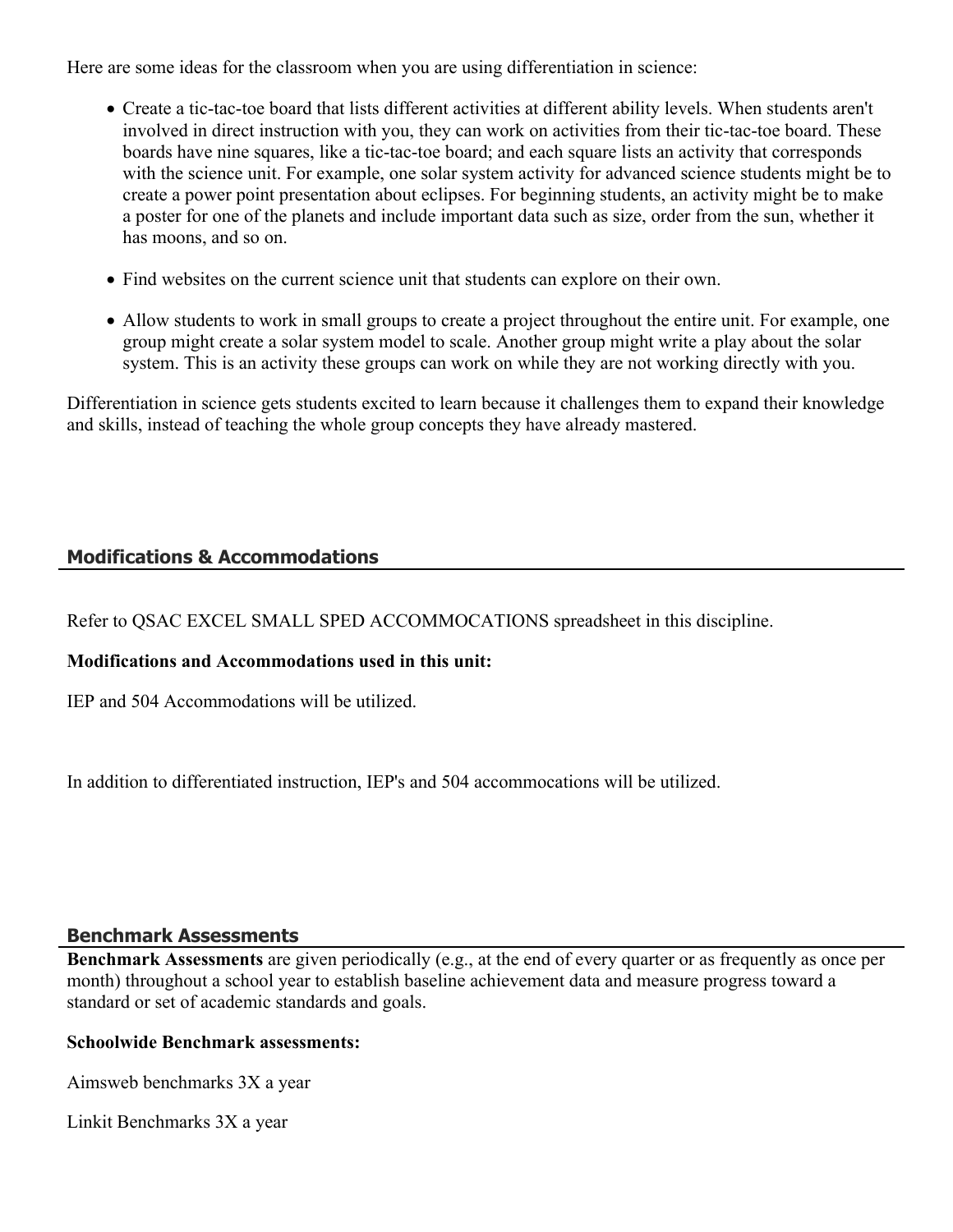#### **Additional Benchmarks used in this unit:**

The students will complete two summative benchmark tests administered by the teacher via Google Forms and Google Classroom. There is one benchmark test administered in the middle of the year around January, and a second one administered in May.

#### **Formative Assessments**

Assessment allows both instructor and student to monitor progress towards achieving learning objectives, and can be approached in a variety of ways. **Formative assessment** refers to tools that identify misconceptions, struggles, and learning gaps along the way and assess how to close those gaps. It includes effective tools for helping to shape learning, and can even bolster students' abilities to take ownership of their learning when they understand that the goal is to improve learning, not apply final marks (Trumbull and Lash, 2013). It can include students assessing themselves, peers, or even the instructor, through writing, quizzes, conversation, and more. In short, formative assessment occurs throughout a class or course, and seeks to improve student achievement of learning objectives through approaches that can support specific student needs (Theal and Franklin, 2010, p. 151).

#### **Formative Assessments used in this unit:**

See assessments located in the unit link above.

#### **Summative Assessments**

**Summative assessments** evaluate student learning, knowledge, proficiency, or success at the conclusion of an instructional period, like a unit, course, or program. Summative assessments are almost always formally graded and often heavily weighted (though they do not need to be). Summative assessment can be used to great effect in conjunction and alignment with formative assessment, and instructors can consider a variety of ways to combine these approaches.

#### **Summative assessments for this unit:**

See assessments located in the unit link above.